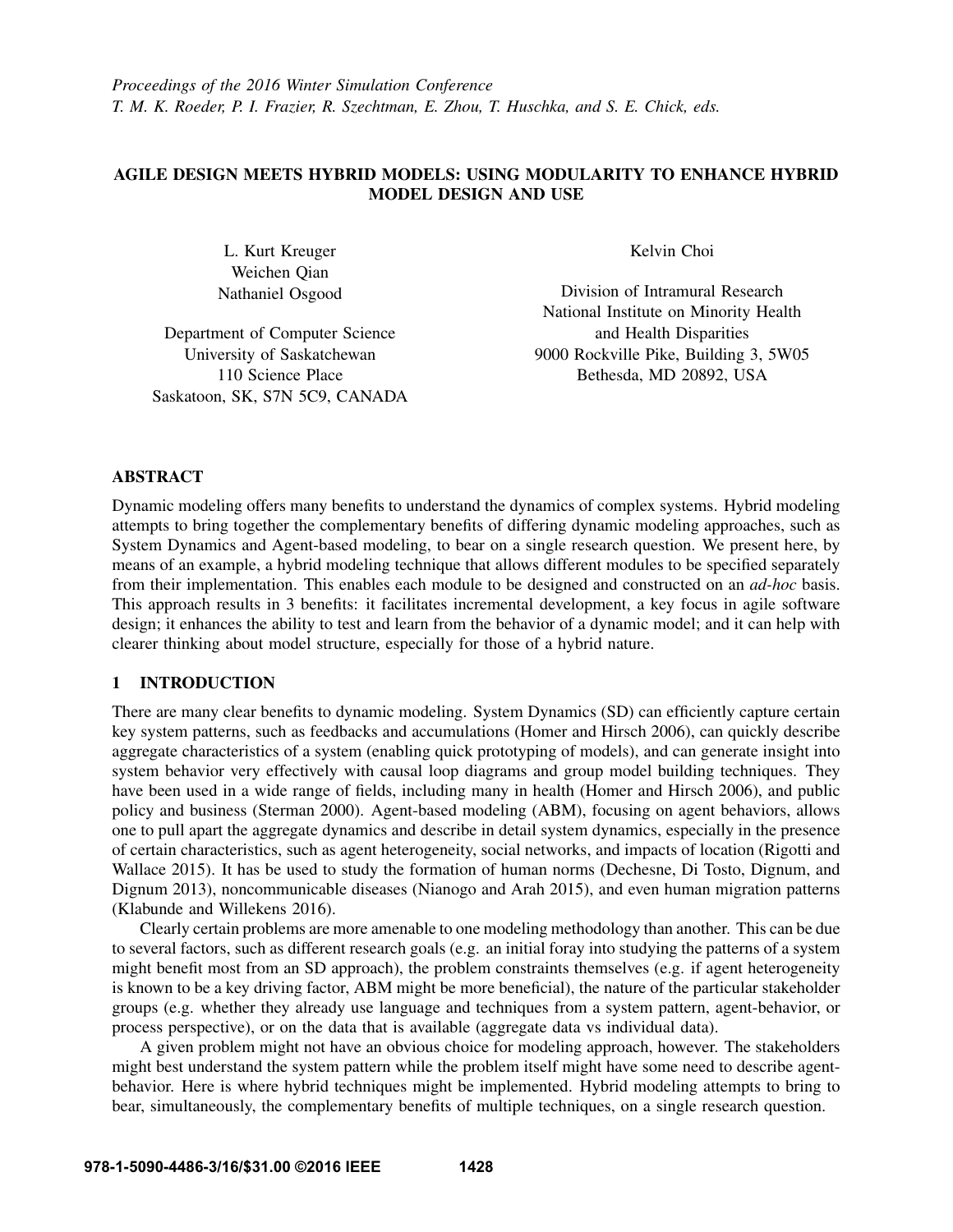Additionally, it is not uncommon for development paths to change. For example, if seeking to understand leverage points in a hospital emergency ward, an SD might be an efficient starting point to get an understanding of the main accumulations and feedbacks, and to assist in solidifying the types of questions sought by the model. As development progresses, it might become valuable to account for agent heterogeneity (e.g. nurses and doctors of different wards and specialties, or patients with various comorbidities), necessitating the use of an ABM. Taking a dynamic model as a thinking prosthesis, it is a distinct advantage to be able to not only switch between approaches model-wide, but also, through modular and incremental development, to alter different model components as assumptions and learning evolves.

Much work has been done on attempting to standardize hybrid techniques (Swinerd and McNaught 2012). The goal of this research, therefore, is to expand on the learning in hybridization techniques. We demonstrate a pattern for hybrid model construction that allows for easy connection between components of a model built with differing methodologies. This pattern, demonstrated with an example hybrid model, focuses on model modularity to support incremental development, and continual and efficient testing.

The benefits this technique offers are threefold. Firstly, proper modularization of a model supports incremental development, a key feature of the *agile* programming paradigm (Fowler and Highsmith 2001). This allows development to adapt more easily to changes in design requirements by enabling modules to be removed or added without requiring substantial changes to the model core. Given the role of models in driving insight that did not exist at the beginning of a modeling project, it can be seen how this might be a valuable feature of model design as well. Secondly, a modular design allows for improved testing and learning. Since modules are able to be simulated independently of each other, a given module's dynamics and response can be uniquely characterized. This improves investigation to see if unpredicted model behavior is due to fresh insight or code errors. Finally, for those software packages that allow multiple methods in the same single architecture (AnyLogic, being a prime example), modules themselves can be single-method even though the model as a whole draws on several, enabling clearer thinking about model structure. This could allow a unified method of model characterization building on current examples, such as the ODD method of ABMs (Grimm et al. 2006).

This paper is organized as follows: Section 2 outlines our technique of modularization and hybridization by means of an example model, including the discussion of 2 example cases used to demonstrate the technique's performance. Section 3 describes the scenarios that were run, and displays and compares the results. Section 4 discusses the insights gleaned from this work, including some current limitations.

### 2 OUR TECHNIQUE

The example model, built in AnyLogic (Version 7.1.2), describes the evolution of addiction to tobacco cigarettes in a human agent population. It uses components of ABM and SD to leverage their unique advantages. As shown diagrammatically in Figure 1, an ABM is used to describe the social network, and some agent characteristics (statecharts and variables). It further captures the physical environment (allowing a proximal network), and agent location (work or home). SD is encapsulated within the agent (in the *addictionModel* object), serving as the formalism of the addiction-related mental processes. It deals with much less quantifiable measures (e.g. level of addiction). This SD module, along with a Markovian version used to contrast behavior, will be described in the following sections.

The model consists of a number, *n*, of agents. All agents move continuously between a home (*h* in number) and a school (*s* in number), spending 16 hours at home and 8 hours at school (determined by simple timeout transitions). All agents are placed in a scale-free social network (described in the AnyLogic API as being generated according to the Barabási–Albert algorithm (Barabási and Albert 1999)). In this initial model, agents are not currently distinguished by demographic features, such as age or gender.

There can be multiple agents in each home and in each school. At model startup, agents are randomly assigned to a home. Schools and homes are distributed uniformly throughout a bounded 2D space. An agent is assigned a school based on the closest option from their home. Agents are aware of their social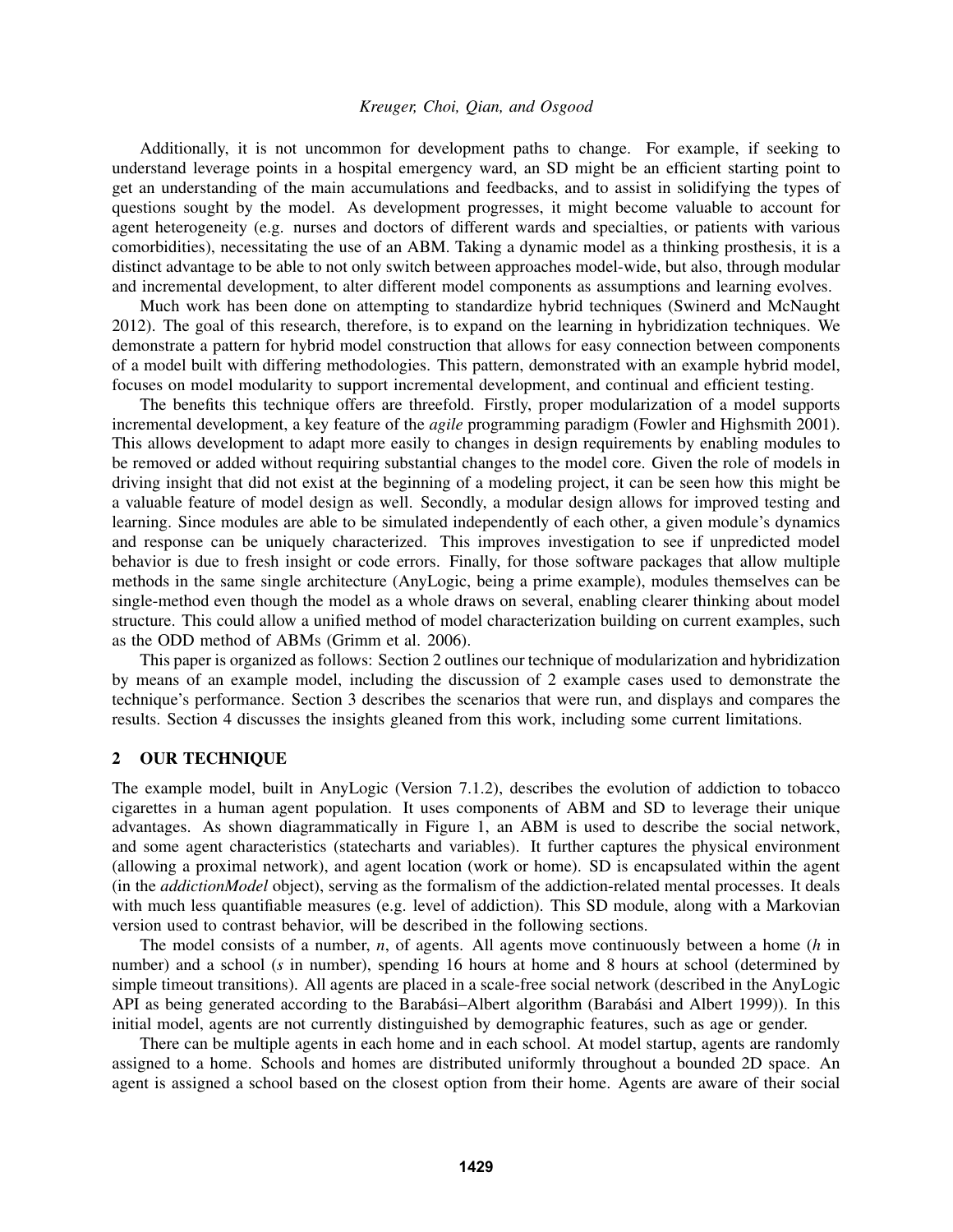*Kreuger, Choi, Qian, and Osgood*



Figure 1: Our hybrid technique.

network (agents connected in the above-mentioned scale-free network), and their proximal network (agents occupying the same space, either home or school, at a given point in time).

Agents also can occupy one of 3 different states in a smoking statechart, depicted in Figure 2, *NeverSmoker*, *CurrentSmoker*, and *FormerSmoker*. *CurrentSmoker* agents will either be in the *NotSmoking* or *Smoking* state. Four of the five state transitions are rate transitions (i.e. *initation*, *quit*, *relapse*, and *haveACigarette*), whose transition times are sampled from an exponential distribution with the average transition time being specified by  $\lambda$ . The 5th state (i.e. *finishedCigarette*) is simply a timeout transition that corresponds to the length of time spent in the Smoking state, set in this model to be 10 model-minutes.



Figure 2: Our hybrid technique.

To define the time evolution of these 4 rate transitions, each agent is given an *AddictionModel* module, which encapsulates the necessary calculations. A Java Interface is used to define a contract that all individual implementations of the *AddictionModel* object must follow, enabling easy adaptability. The goal is to contain all the addiction-related logic, arguably one of the most uncertain components of this model, in a single module.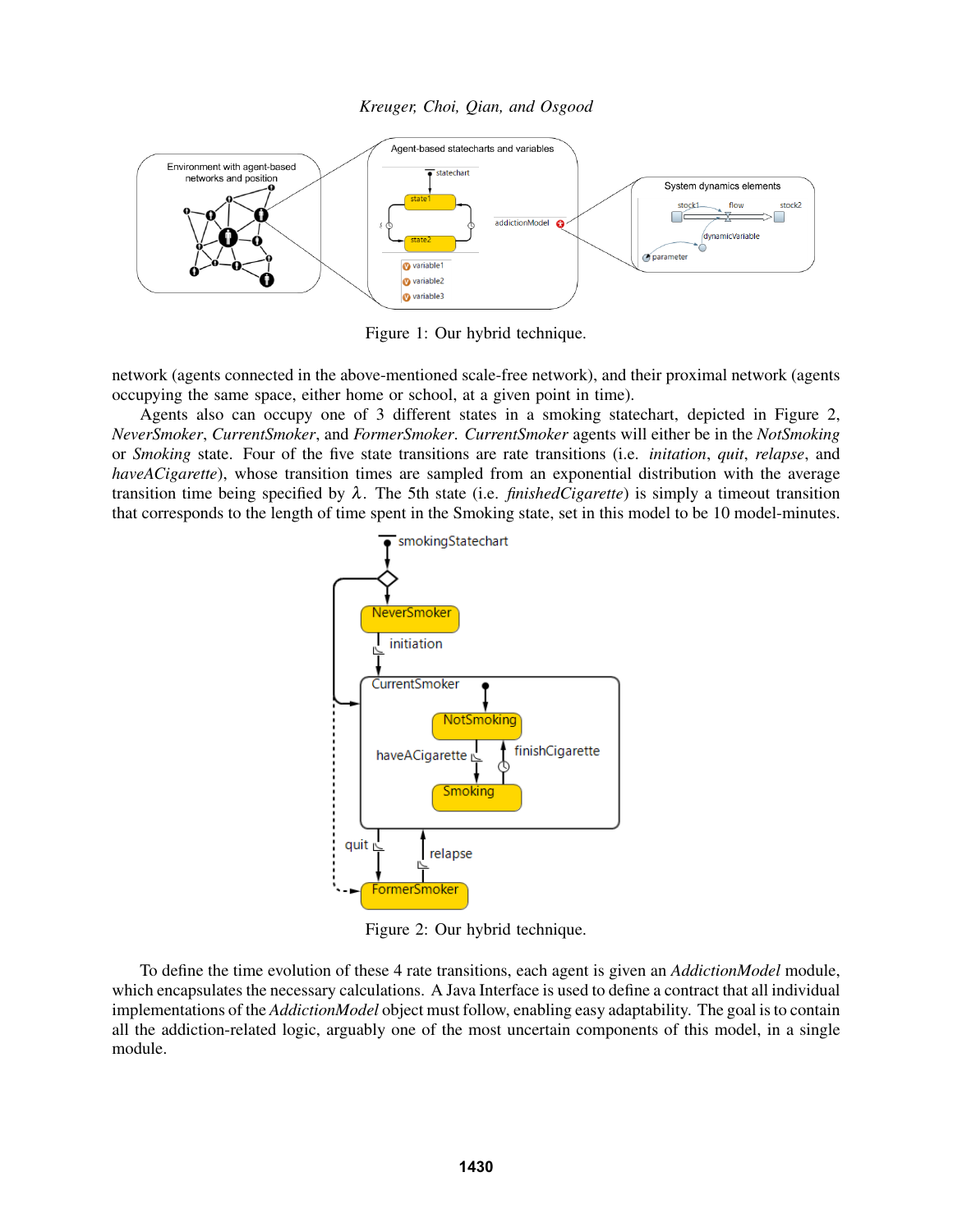### 2.1 Modularity Through The Java Interface

Since AnyLogic is built on Java, we are able to leverage the Java Interface. An Interface is a contract that defines the main methods of any Java class that implements it. It formalizes relationships between different components of a software system, enhancing transparency. The Interface *IAddictionModel* defines the contract for this example: every *AddictionModel* module that implements the Interface will have at least 5 basic functions; 1 corresponding to each of the 4 rate transitions (taking no input and returning a *double*, the respective rate for that function), and 1 which takes as input the *Person* object, and outputs *void* (Java for "no output"). This input function provides the addiction module with access to all of the agent's parameters so, regardless of the design of the addiction module, it will have access to any parameters necessary for its normal functioning. The code is presented below in Figure 3. The next sections give examples.

```
public interface IAddictionModel
{
  public double getInitiationHazard();
  public double getSmokingHazard();
  public double getRelapseHazard();
  public double getQuittingHazard();
  public void updateModelValues(Person p);
}
```
Figure 3: *IAddictionModel* interface code.

Each agent has a setup parameter called *myAddictionModel*, which is of type *IAddictionModel*. Due to Java's polymorphic structure, this allows *myAddictionModel* to contain any addiction module that implements that Interface regardless of its internal structure. A setup function is defined which populates *myAddictionModel* with one of the already-defined addiction modules.

This setup function takes input from a global parameter, specifiable from an AnyLogic experiment. An experiment in AnyLogic is a particular encapsulation of a given simulation. Among other things, it defines the global parameters. Multiple experiments can be defined that specify different initial parameter setups. Therefore comparing multiple different addiction modules is as simple as changing an input parameter.

In order to replace a given addiction module with another that has been independently constructed (e.g. with stocks and flows, or ABM statecharts) and initialized (i.e. with defined initial parameter values), only 3 steps are needed to plug it in to the greater model. Firstly, any inputs this new module requires to function must be defined and calculated by the *Person* in which it is embedded. Secondly, the setup function needs to be expanded to include the new module as an option (which is very simple given the setup function is basically a switch statement). Finally, available modules are named in a Java *Enum* class, which is simply a list of options. A new element in this list must be specified with the name of the new module. Then, whenever an experiment is defined that uses this new module, it will run with it. This presents a very modest amount of extra work.

We now give 2 examples of different addiction modules that can be easily implemented and swapped.

## 2.2 Markov-inspired Addiction Module

To make predictions of tobacco prevalence, Killeen (2011) uses a 3 state Markov model (active smoking, recent cessation experiencing withdrawal, extended cessation), calibrating model parameters to various published research. This serves as an inspiration for our first addictionModel example. Our smoking statechart (Figure 2) is already essentially a Markov model, with slightly different states. As a result, each of the 4 output functions simply returns a daily probability for each transition required. This addiction module uses a daily probability for quitting and relapse that approximates some of the data reported in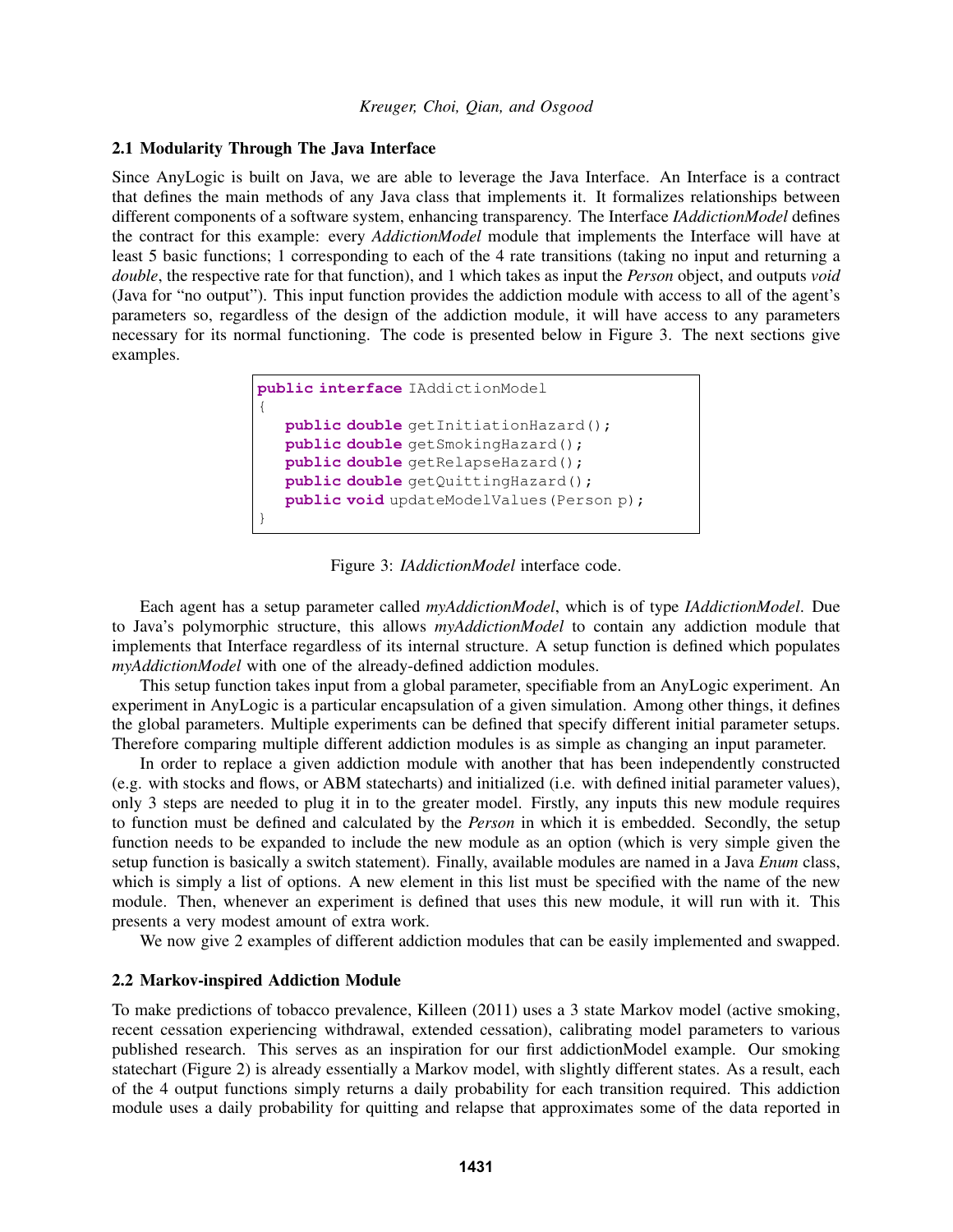(Killeen 2011). Triangular distributions (T{min, max, mode}) are used to generate daily probabilities. *getQuittingHazard()* returns a draw from T{0, 0.19, 0.095}, and *getRelapseHazard()* a draw from T{0, 0.162, 0.081}. Initiation, not accounted for in the original research, is assumed to be half as likely as relapse, so *getInitiationHazard()* is drawn from T{0, 0.081, 0.0405}. Finally, for current smokers, *getSmokingHazard()* returns a sample taken from T{0, 30, 10}, signifying that smokers will have up to 30 cigarettes per day, but averaging at around 10, or half a pack.

It should be mentioned that there are 2 main differences between this model and the usage by Kileen. Since Killeen is modeling the behavior of smokers exclusively, that project omits the *NeverSmoker* state, which we include. And while Killeen distinguishes between recent and long-term cessation, we do not.

This first addiction module does not contain the necessary logic to enable agents to change their addiction level over time based on external conditions. It is used as an example to demonstrate the flexibility of the modeling pattern employed here. However, it can be readily employed to validate other components of the model. By developing a simple standard, changes to network topology, for example, can be observed separately from the variations in agent decision making resulting from a more articulate addiction module.

### 2.3 Perceptual Control Theory Addiction Module

The second addiction module uses a drastically different set of assumptions. Relying on the ability of system dynamics to describe less quantifiable terms, and formalizing it using the Perceptual Control Theory (PCT) framework of (Powers 1973), we built a double-loop-learning structure (indicated in Figure 4). The format here is 2 hierarchical control feedback loops. Looking at the bottom action loop, a person has an *addictionLevel*, but what they perceive, *perceivedAddictionLevel*, is influenced by external signals (conceptualized here as the sum of *addictionLevel* and *externalSignals*). Their goal is to control the perception of their addiction, rather than their addiction itself. The value *reference1* is the set-point for this control loop. The person will then change their action (by means of the system dynamics flow) in order to bring the perceived addiction level in line with the reference point.

In this conceptualization, external signals correspond to observe smoking events – the average smoking rate of each network, either social (the scale-free network) or proximal (other agents in the same home or school). Essentially, a person's perceived addiction will be their actual addiction level reduced by how much smoking they see around themselves. If they smoke less often than their neighbors and peers, they will consider themselves less addicted than if they smoked the same amount while surrounded by non-smokers. The parameters *friendImpact* and *neighbourImpact* are multiplicative constants that determine the effect on an agent's perception of seeing a friend or neighbor smoke. They are each uniformly distributed on [-1, 0].

The upper layer characterizes the intent loop. This loop controls the set-point of the behavior loop, but otherwise has the same structure. The difference between the true addiction intent and the perceived intent is, again, the external signals. The addiction intent will evolve over time based on the discrepancies between their perceived intent and this loop's set point. This set point, *goalIntentState*, is a given agent's idealized picture of themselves – it is their idealized intent state. In this model, it is drawn from a uniform distribution on [0, 10], indicative of some individuals who desire to see themselves as smokers.

The parameters *abilityToChangeAddictionIntent* and *abilityToChangeAddictionLevel* multiply their respective error value and affect the speed that the respective stock is able to change value. They are 0.01, and 0.1, respectively, indicative of an ability to change one's physical addiction state more quickly than one's mental addiction state. Finally, *weightOfLevelOnGoal* is another multiplicative term that is simply set to 1 in this case. It is kept only for future generalizability.

In this second model, relapse is taken as the maximum of *addictionLevelIntent* and 0, since transition probabilities cannot be negative. We treat it as a proxy for how much an agent would like to be a smoker. Following the approach for the first addiction module, we treat initiation as half relapse, recognizing that relapse is easier than initiation. The transition to quit is taken as the maximum of -10 times *addictionLevelIntent* and 0. When *addictionLevelIntent* is negative, the agent has a negative desire to be a smoker, and so a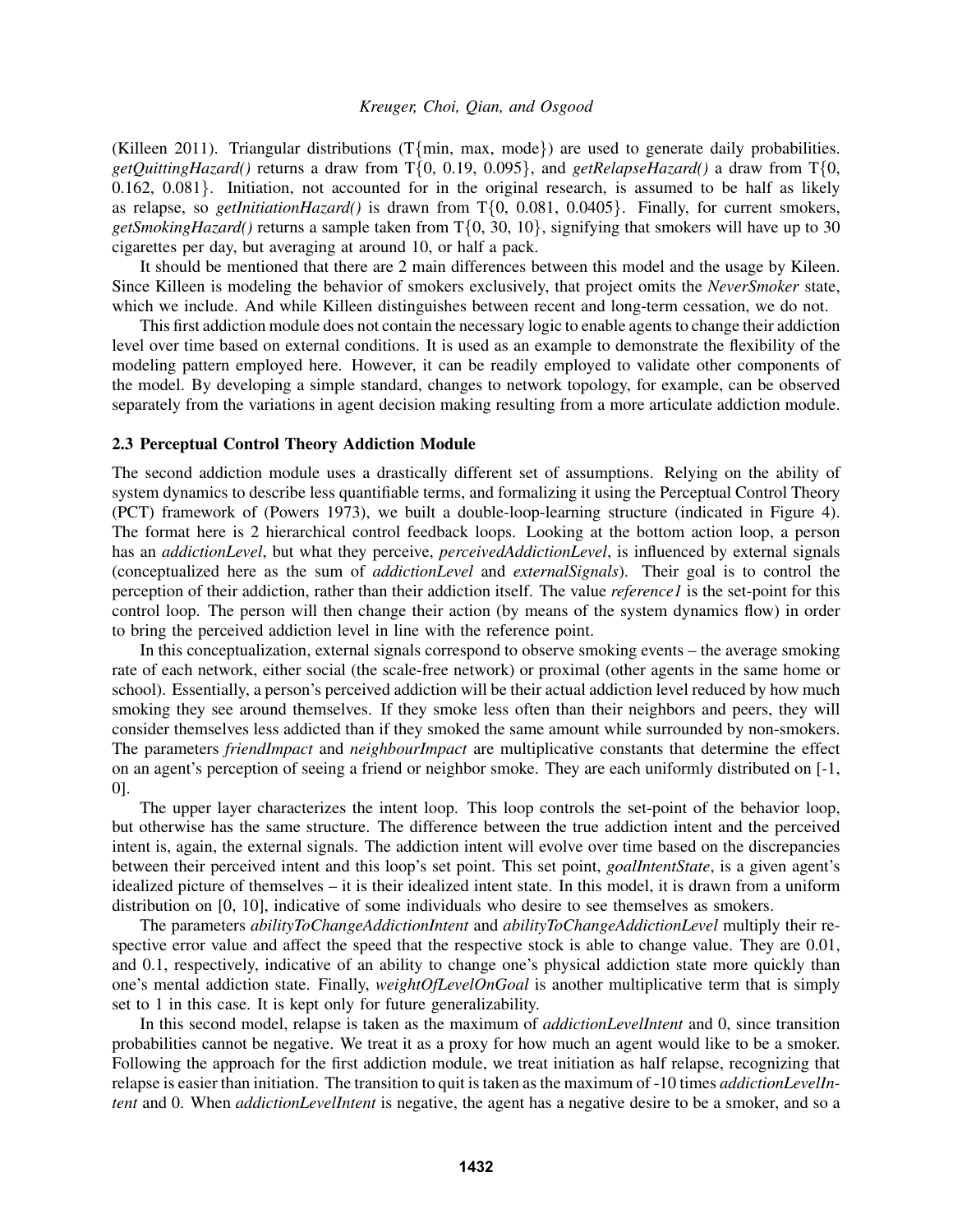

*Kreuger, Choi, Qian, and Osgood*

Figure 4: The Perceptual Control Theory addiction module.

positive desire to be a non-smoker. Finally, the *smoking* transition is determined from the *addictionLevel* stock, the measure of the strength of an agent's addiction.

# 3 RESULTS

For each of the simulation runs conducted, the starting population was the same: 100 agents, 5 schools, 50 homes. Each person had a 20% chance of starting as a CurrentSmoker, and an 80% chance as a *NeverSmoker*. All agents were connected in a scale-free network (M = 10). For each run, 3 outputs are reported: the final proportions of the 3 different smoking statuses, the daily smoking rates of all current smokers at model end, and population-wide smoking-rate averages over the time of the model. These were chosen to show the different model outputs, both at model end and over time, of smoking status and use. All simulations were run for 1000 model days.

Given that the PCT model allows incorporation of network effects, we also ran this model with no network effects (i.e. by setting *friendImpact* and *neighbourImpact* to 0), so as to enable a better comparison with the no-network Markov version. Both network and non-network version of the PCT model were initialized with an *addictionLevel* = uniform $(0,10)$ , and *addictionAction* = 0. These initialization parameters can be, in general, quite important for the time-evolution of model parameters. We have not attempted to characterize this sensitivity, nor did we allow the stabilization of addiction stocks (through a warm-up period), in part because the dynamics themselves are part of the difference between the 2 addiction module approaches. Future research in using the PCT model will better characterize this behavior.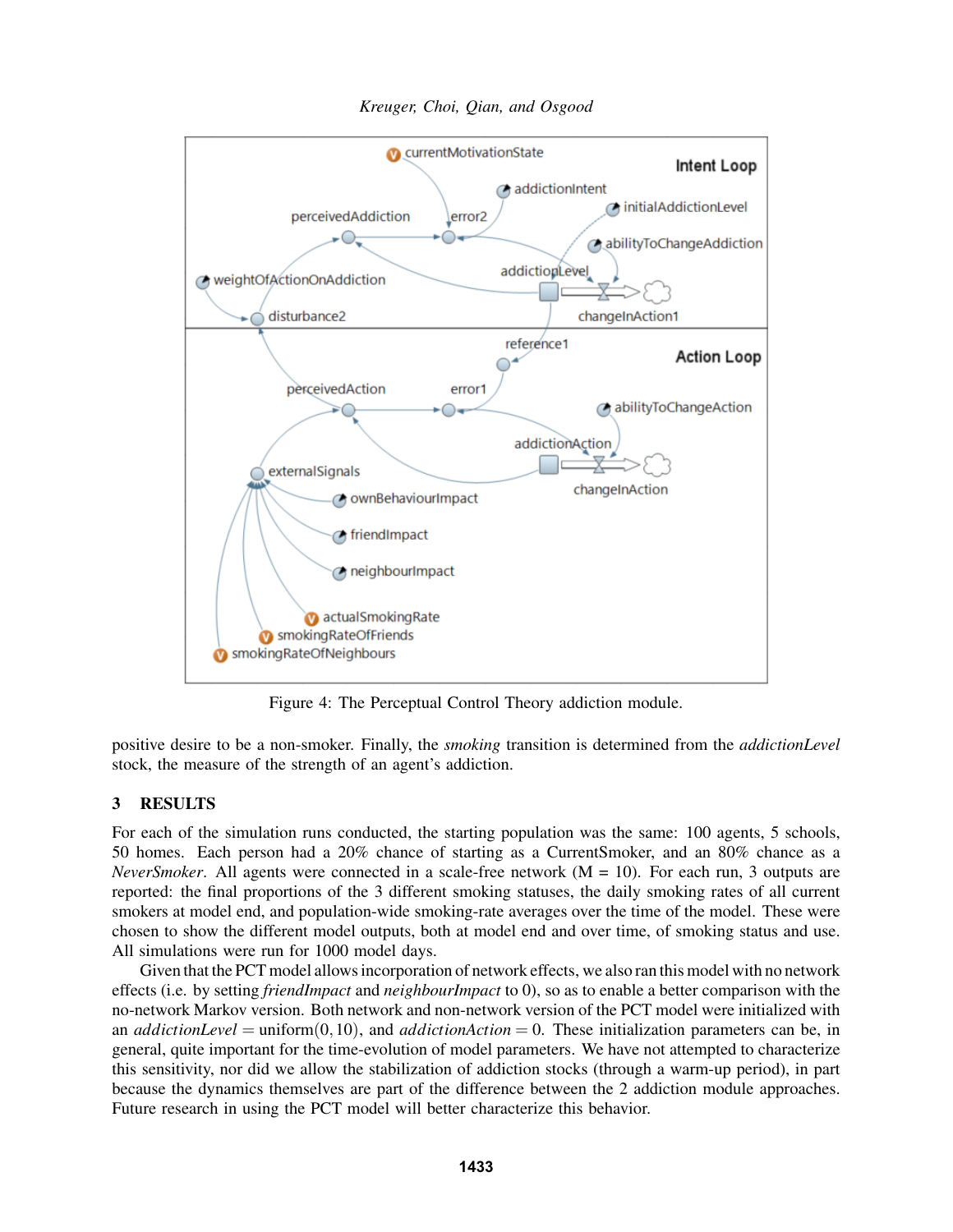A word should be mentioned on the stochastic nature of these models. A proper analysis of output for such models would include a measure of the variability of the output given the same starting conditions. However, the focus of this research is on the nature of this particular hybrid design approach. The reported outputs are representative of a typical simulation run, and focus is on comparing the patterns that appear rather than the specific values.

### 3.1 Markov Addiction Model

Figure 5a shows the final smoking status distribution. With the Markov chain addiction module, the count of never smokers would stay relatively high, around 70 to 80. And current smokers usually outnumbers former smokers. This was a generally consistent pattern over multiple simulation runs. For smokers, the smoking frequency usually had a mean between 10 and 20 cigarettes per day, and was a two-tailed distribution, as seen in Figure 6a. Finally, from Figure 6b, the average smoking rate of the whole population (including non and former smokers) did not display much variation, and stayed relatively consistent between 2 and 4 cigarettes per day.



Figure 5: Histogram of final smoking status.

## 3.2 PCT Addiction Model

We can see from Figures 5b and 5c that with the SD addiction module, nearly the whole population became and remained active smokers, whether networks were used or not. This, obviously, is not realistic for most populations, but displays a dramatic departure from the Markov addiction module.

Figure 6c shows notable differences in the smoking rates for active smokers. Rather than a two-tailed distribution, most agents here smoke relatively few cigarettes, with a single tail reaching much farther up to more than 3 packs per day. Without a social network, Figure 6e, the single tail structure remains with much smaller smoking rates among smokers (most under 3 cigarettes per day). There is a large apparent effect of the social network on smoking intensity, but less so on the shape of the distribution.

Finally, Figure 6d shows a gradual increase in population smoking rate, likely due mostly to the increase in smoker initiation. Reinforcing this point, removing network effects (Figure 6f) shows a largely flat population smoking rate curve. While initiation is not caused by the social network, it is clearly accelerated by it.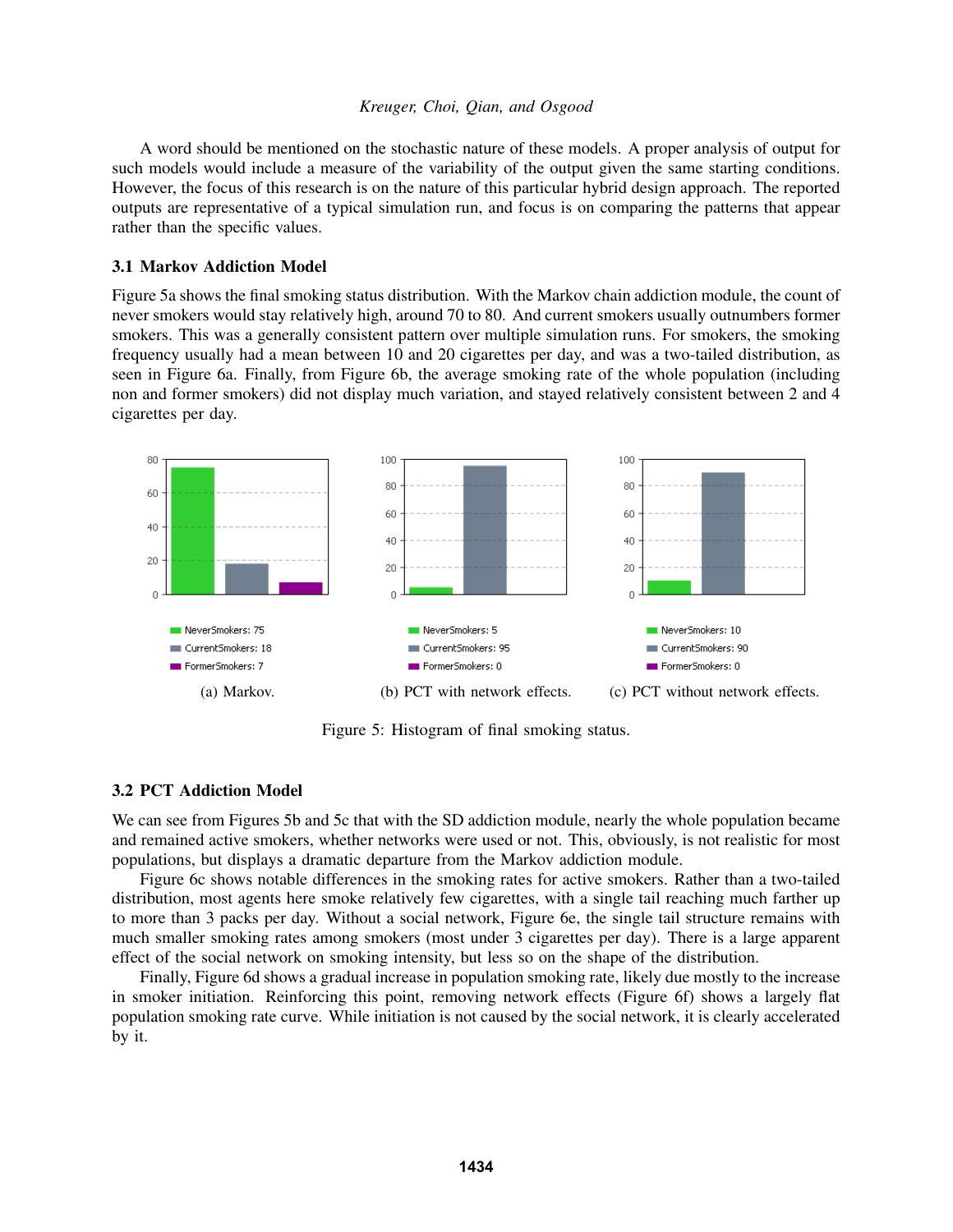



Figure 6: Histogram of daily smoking rates for smokers and population-wide average of daily smoking rates over time.

### 4 DISCUSSION

Clearly the two addiction modules make vastly different assumptions. One uses unchanging, individual parameters and neglects network or internal feedback effects. The other relies on network and feedbacks, and incorporates a framework for individual addiction dynamics. The Markov model outputs consumption plots with 2 tails and a clear central maximum. The PCT method predicts a single tail decline. Further, since the PCT method takes into account social network, the outputs are drastically different.

While neither of the demonstrated addiction modules are validated to real-world data, they serve as a very useful test case to display the benefits of this modeling pattern. As mentioned in the introduction, one benefit is the ability to adapt to changing model requirements through an incremental approach, an important part of agile software development. If initial requirements assume that agent heterogeneity and location are key interests to examine in the model, the Markov module might be a good choice. If throughout the modeling process it becomes clear that agent behavior needs to be more complex, without resorting to building a new model or substantial recoding of core model behavior, a more complex PCT module can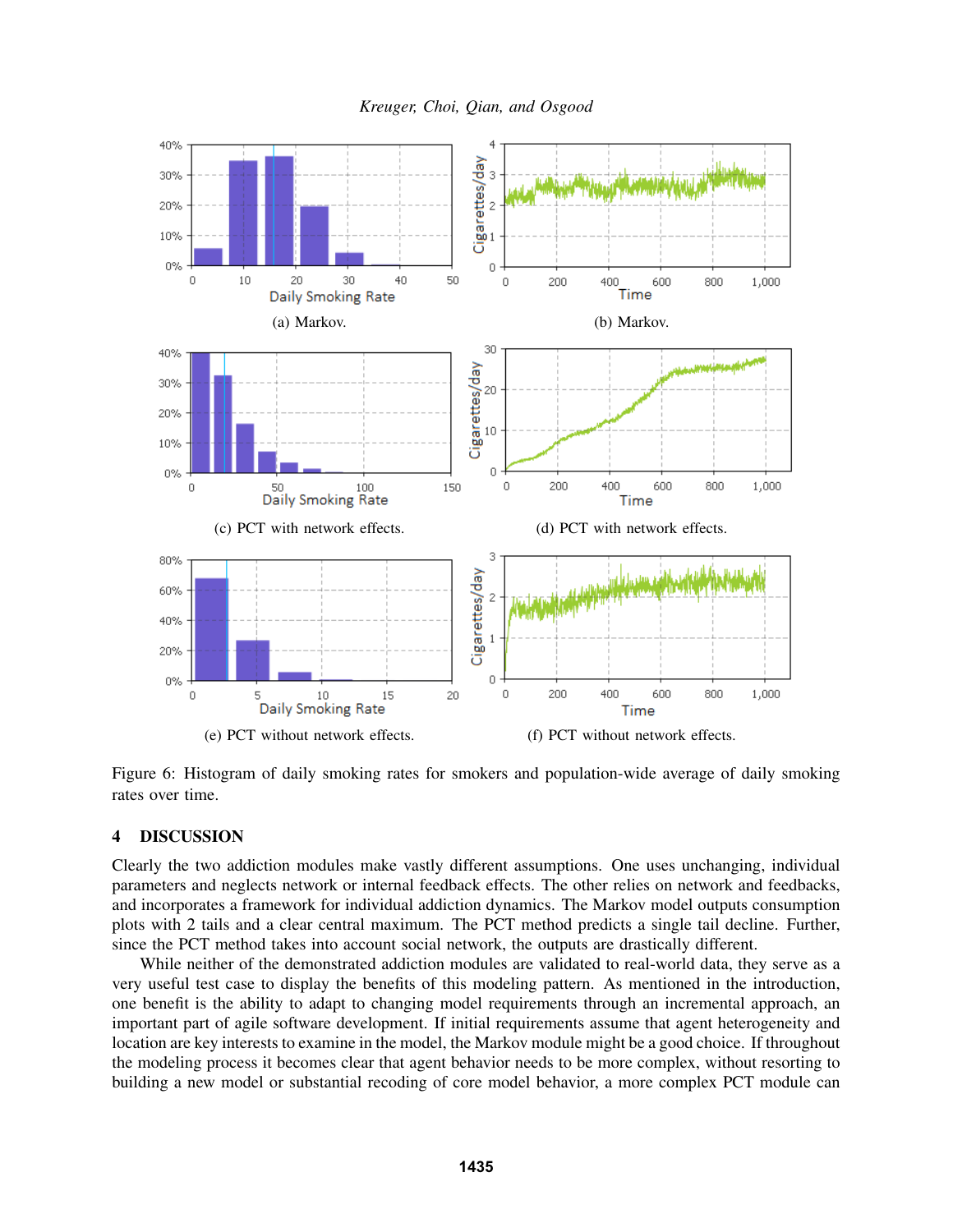be implemented. The model design is relatively ambivalent to which modeling approach is used, allowing many possible hybrid combinations.

There is a need for comparative testing of behavior theories. This is currently done with human subject research, which is costly and time-consuming, e.g. (Sutton, McVey, and Glanz 1999), (Elliott and Ainsworth 2012). Using this basic architecture, it is quite easy to imagine the development of any number of differing addiction modules based on, for example, the Theory of Planned Behavior or the Health Belief Model, and using any combination of aggregate or individual modeling techniques. The ABM framework is indifferent to the technique, so long as the contract is matched. The many benefits of dynamic simulation can be extended to this area of comparative research.

Increased learning and testability was also mentioned. Since the module has been reified as a model parameter itself, it can be treated as such in sensitivity analyses. Here, it is clear that there are substantial differences in output between modules, indicating that it is a highly sensitive parameter. This could suggest more work go into the internal mental model rather than other features (e.g. GIS). And, module behavior can be tested with very simple agent populations, allowing selective and precise testing plans.

Finally, this pattern has specific benefits to hybrid models for those packages that allow hybrid techniques (including purely code-based approaches). Formalizing a set of design patterns has helped standardize software engineering practices (Hohpe et al. 2013). This pattern, then, can serve as another step in the same process for hybrid dynamics models.

Compartmentalizing each technique into a distinct module allows for extensions unique to that approach. For an SD model, due to an often aggregated approach to system parameters, adding a new causal pathway (for example, adding the influence of law makers on tobacco prices) might be a relatively straightforward addition, whereas for an ABM this might add substantial extra mechanism (for example, requiring the introduction of law maker behavior under a variety of model conditions). ABMs, on the other hand, can easily add new agent-level characteristics (for example, including a new demographic), which would require complex subscripting in an SD model. Separating the details of module implementation through an abstraction of the Java interface allows each module to be extended relatively freely from each other.

Hybrid modeling is not without challenges, however. While SD models benefit from no increased time complexity with increasing population size, ABMs are required to track each agents behavior and therefore do often take more computational resources. Hybrid modeling can have worse scaling that pure ABMs. This is at least partly due to the current implementation of stocks and flows in AnyLogic. Through in-house trials, we have observed that with many events or state transitions, all flows model-wide, of which each agent has several, are recalculated, leading to a drastic slow-down when compared with pure ABM implementations. Even this simple model would not efficiently run with a population of even tens of thousands (taking nearly 1 day for 10,000 agents using the PCT addiction module on a Core i7-4700HQ laptop). However, this serves as a further example of the benefits of this modeling technique: by modularizing the design, an SD module could be constructed that captures the concepts (leveraging SD's ability to facilitate conceptual mapping), and when scaling to larger populations an ABM version could be implemented. The behavior of each module can be readily compared ensuring accurate translation had occurred.

This pattern further assumes that an individual-based framework serves as the substrate. This do not generalize to all possible hybrid techniques. It will be up to future work to examine if this pattern can be extended.

A particular weakness to the example model here described is that, since it is built in the software package AnyLogic, the implementation is unique to that software package. However, it more generally relies on the Java Interface, and so could be readily implemented with only a few changes in Repast or in a pure Java framework. It would require some research to develop an implementation in a non-Java framework.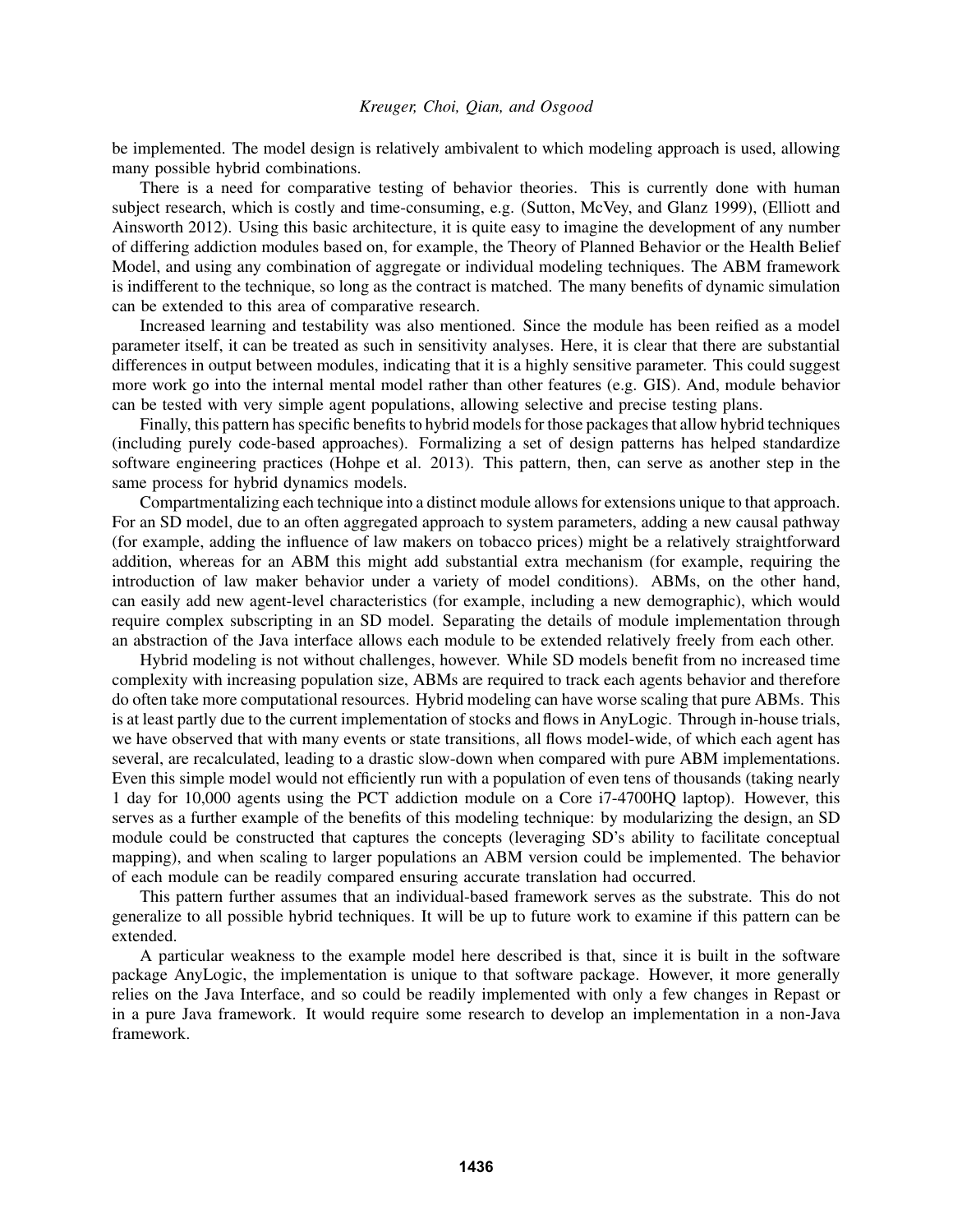### **REFERENCES**

- Barabási, A.-L., and R. Albert. 1999. "Emergence of Scaling in Random Networks". *Science* 286 (5439): 509–512.
- Dechesne, F., G. Di Tosto, V. Dignum, and F. Dignum. 2013. "No Smoking Here: Values, Norms and Culture in Multi-Agent Systems". *Artificial Intelligence and Law* 21 (1): 79–107.
- Elliott, M. A., and K. Ainsworth. 2012. "Predicting University Undergraduates' Binge-Drinking Behavior: A Comparative Test of the One- and Two-Component Theories of Planned Behavior". *Addictive Behaviors* 37 (1): 92–101.
- Fowler, M., and J. Highsmith. 2001. "The Agile Manifesto". *Software Development* 9 (8): 28–35.
- Grimm, V., U. Berger, F. Bastiansen, S. Eliassen, V. Ginot, J. Giske, J. Goss-Custard, T. Grand, S. K. Heinz, G. Huse et al. 2006. "A Standard Protocol for Describing Individual-Based and Agent-Based Models". *Ecological Modelling* 198 (1): 115–126.
- Hohpe, G., R. Wirfs-Brock, J. W. Yoder, and O. Zimmermann. 2013. "Twenty Years of Patterns' Impact". *IEEE Software* (6): 88.
- Homer, J. B., and G. B. Hirsch. 2006. "System Dynamics Modeling for Public Health: Background and Opportunities". *American Journal of Public Health* 96 (3): 452–458.
- Killeen, P. R. 2011. "Markov Model of Smoking Cessation". *Proceedings of the National Academy of Sciences* 108 (Supplement 3): 15549–15556.
- Klabunde, A., and F. Willekens. 2016. "Decision-Making in Agent-Based Models of Migration: State of the Art and Challenges". *European Journal of Population* 32 (1): 73–97.
- Nianogo, R. A., and O. A. Arah. 2015. "Agent-Based Modeling of Noncommunicable Diseases: A Systematic Review". *American Journal of Public Health* 105 (3): e20–e31.
- Powers, W. T. 1973. *Behavior: The Control of Perception*. Aldine Chicago.
- Rigotti, N. A., and R. B. Wallace. 2015. "Using Agent-Based Models to Address 'Wicked Problems' Like Tobacco Use: A Report From the Institute of Medicine". *Annals of Internal Medicine* 163 (6): 469–471.
- Sterman, J. D. 2000. *Business Dynamics: Systems Thinking and Modeling for a Complex World*, Volume 19. Irwin/McGraw-Hill Boston.
- Sutton, S., D. McVey, and A. Glanz. 1999. "A Comparative Test of the Theory of Reasoned Action and the Theory of Planned Behavior in the Prediction of Condom Use Intentions in a National Sample of English Young People.". *Health Psychology* 18 (1): 72.
- Swinerd, C., and K. R. McNaught. 2012. "Design Classes for Hybrid Simulations Involving Agent-Based and System Dynamics Models". *Simulation Modelling Practice and Theory* 25:118–133.

## AUTHOR BIOGRAPHIES

L. KURT KREUGER is a Ph.D. student at the University of Saskatchewan. He holds a Master's in Physics and Engineering Physics, a Bachelor's in Computer Science, and a Bachelor's in Engineering Physics. His research interests lie in behavioral modeling, and integrating dynamic modeling and machine learning. His email address is kurt.kreuger@usask.ca.

KELVIN CHOI is the Stadtman Investigator and the Acting Head of the Social and Behavioral Group at the Division of Intramural Research of the National Institute on Minority Health and Health Disparities. He holds a Ph.D. in Epidemiology, an M.P.H. in Community Health Education, and a B.Sc. in Physiotherapy. His research focuses on social and behavioral epidemiology, particularly in tobacco use disparities and tobacco control, and using computational models to simulate potential population impact of tobacco control strategies. His email address is kelvin.choi@nih.gov.

WEICHANG QIAN is a Ph.D. student at the University of Saskatchewan. He holds a Master's in Computer Science and a Bachelor's in Industrial Engineering. His research interests lie in applying simulation model-